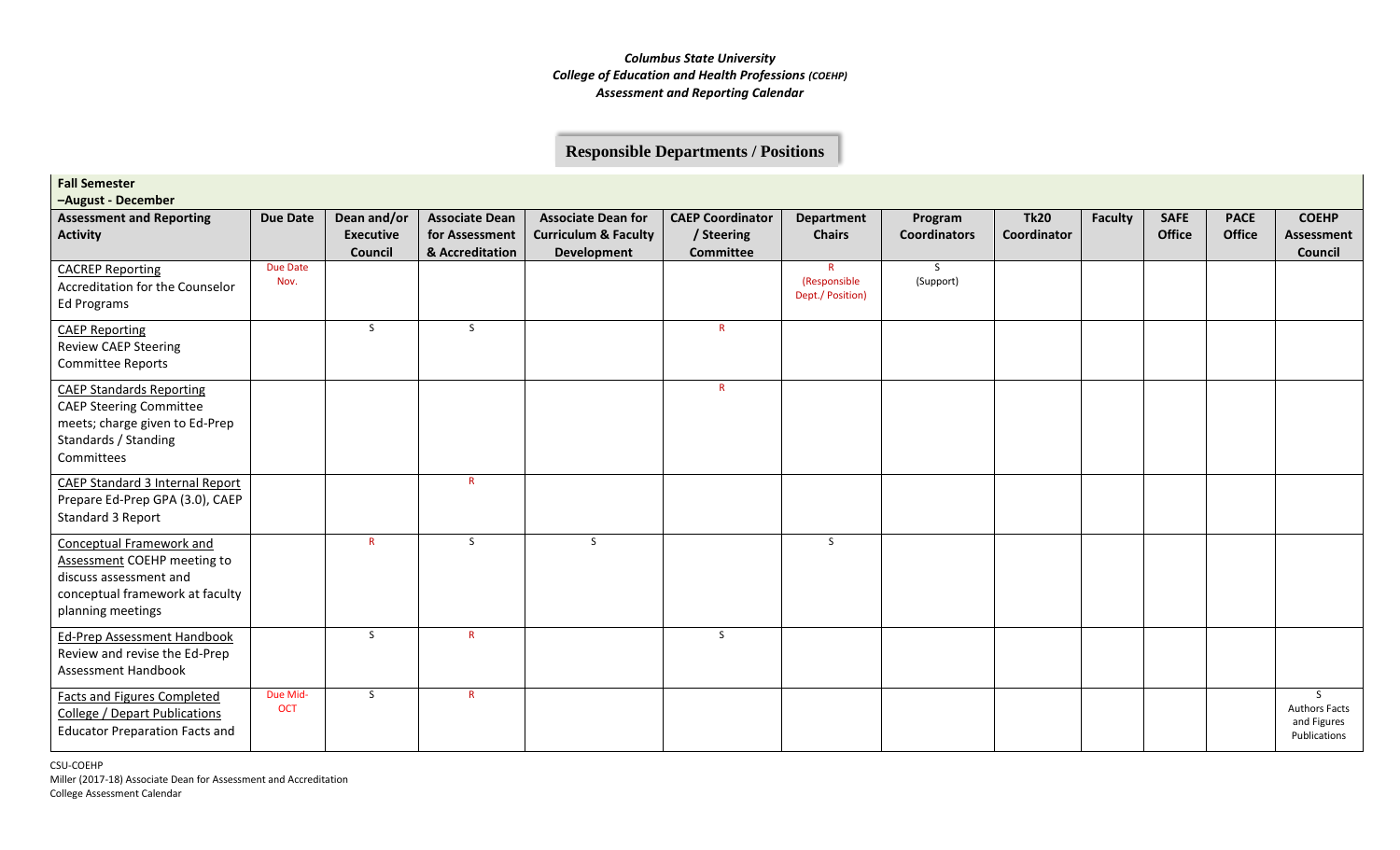| <b>Fall Semester</b>                                                                                                    |                                                               |                                            |                                                            |                                                                                    |                                                           |                             |                                |                            |                |                              |                       |                                              |
|-------------------------------------------------------------------------------------------------------------------------|---------------------------------------------------------------|--------------------------------------------|------------------------------------------------------------|------------------------------------------------------------------------------------|-----------------------------------------------------------|-----------------------------|--------------------------------|----------------------------|----------------|------------------------------|-----------------------|----------------------------------------------|
| -August - December<br><b>Assessment and Reporting</b><br><b>Activity</b>                                                | <b>Due Date</b>                                               | Dean and/or<br><b>Executive</b><br>Council | <b>Associate Dean</b><br>for Assessment<br>& Accreditation | <b>Associate Dean for</b><br><b>Curriculum &amp; Faculty</b><br><b>Development</b> | <b>CAEP Coordinator</b><br>/ Steering<br><b>Committee</b> | Department<br><b>Chairs</b> | Program<br><b>Coordinators</b> | <b>Tk20</b><br>Coordinator | <b>Faculty</b> | <b>SAFE</b><br><b>Office</b> | <b>PACE</b><br>Office | <b>COEHP</b><br><b>Assessment</b><br>Council |
| Figures Data Reference<br>Publications (FFDRP)                                                                          |                                                               |                                            |                                                            |                                                                                    |                                                           |                             |                                |                            |                |                              |                       |                                              |
| <b>Facts and Figures Disseminate</b><br><b>FFDRP</b><br><b>Faculty and Partnership Councils</b><br>/ Online Publication |                                                               |                                            | $\mathsf{R}$                                               |                                                                                    |                                                           |                             |                                |                            |                |                              |                       | S.<br>Presentation to<br>Department          |
| <b>CCNE</b><br><b>SON Accreditation Annual</b><br>Report                                                                | Annual<br>Reporting<br>and Next<br><b>Site Review</b><br>2025 |                                            |                                                            |                                                                                    |                                                           | $\mathsf{R}$                | S                              |                            |                |                              |                       |                                              |
| <b>SACS APR &amp; IP</b><br>Complete Annual Program<br>Review and Improvement<br>Reports for previous year (SACS)       | Aug 2017<br>Assist. VP for<br><b>Inst Assess</b>              | $\mathsf{R}^-$                             | $\mathsf{S}$                                               |                                                                                    |                                                           | $\mathsf{S}$                | S                              |                            |                |                              |                       |                                              |
| <b>Strategic Plan Assessment</b>                                                                                        |                                                               | $\mathsf{R}$                               |                                                            |                                                                                    |                                                           |                             |                                |                            |                |                              |                       |                                              |
| Survey<br>Alumni Surveys and Analyses                                                                                   |                                                               |                                            | $R_{\parallel}$                                            |                                                                                    |                                                           |                             |                                |                            |                |                              |                       |                                              |
| Survey<br><b>Employer Surveys and Analyses</b>                                                                          |                                                               |                                            | $\mathsf{R}^-$                                             |                                                                                    |                                                           |                             |                                |                            |                |                              |                       |                                              |
| Survey<br>Alumni / Employer Surveys &<br>Analyses -Begin Dissemination<br>of Results                                    |                                                               |                                            | $\mathsf{R}$                                               |                                                                                    |                                                           |                             |                                |                            |                |                              |                       |                                              |
| Survey<br>Disseminate Survey Results<br><b>Employer and Alumni Survey</b><br>results to Partnerships and                |                                                               |                                            | $\mathsf{R}$                                               |                                                                                    |                                                           |                             |                                |                            |                |                              |                       |                                              |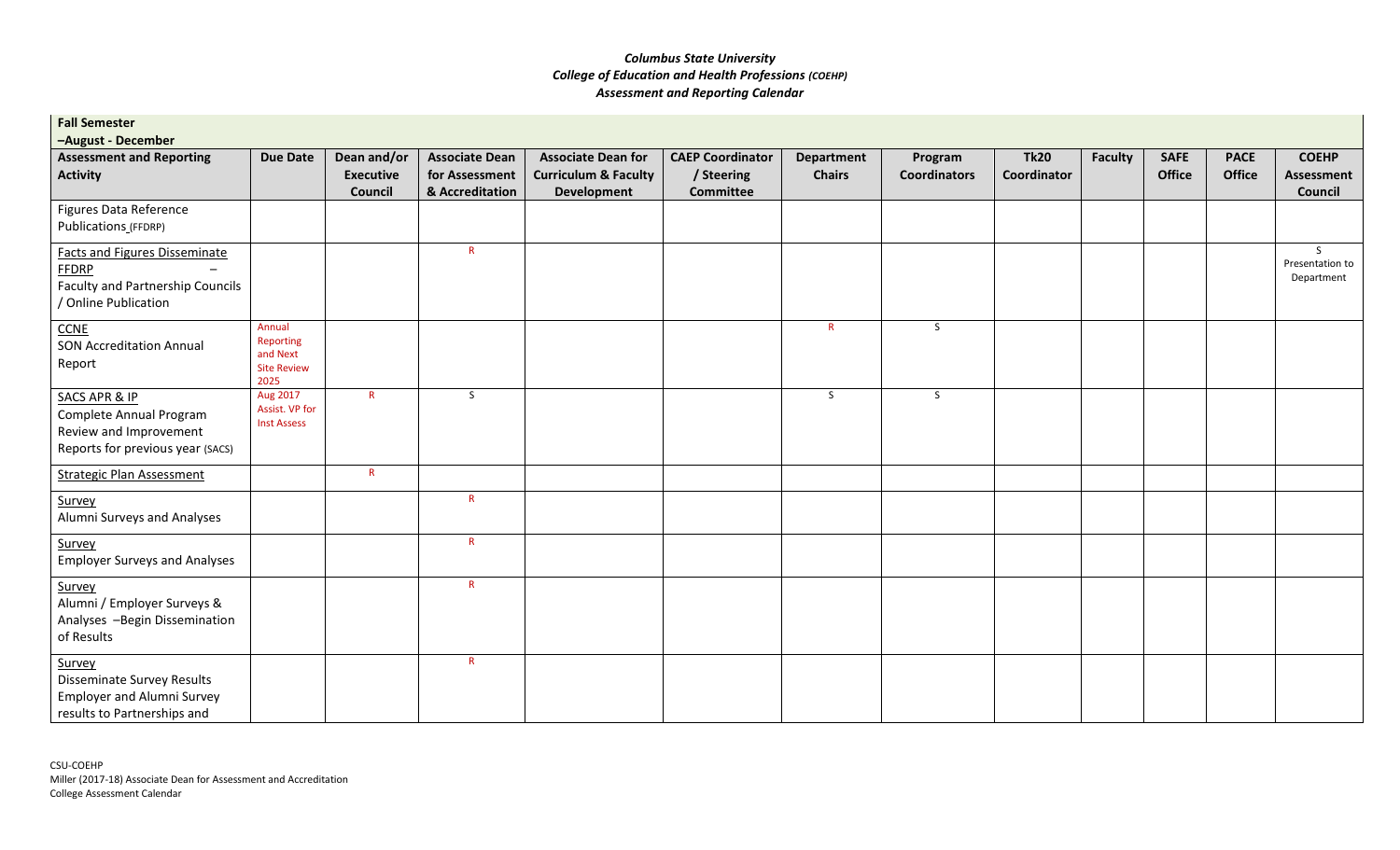| <b>Fall Semester</b><br>-August - December                                                                  |                 |                                            |                                                            |                                                                             |                                                           |                             |                                |                            |         |                              |                              |                                       |
|-------------------------------------------------------------------------------------------------------------|-----------------|--------------------------------------------|------------------------------------------------------------|-----------------------------------------------------------------------------|-----------------------------------------------------------|-----------------------------|--------------------------------|----------------------------|---------|------------------------------|------------------------------|---------------------------------------|
| <b>Assessment and Reporting</b><br>Activity                                                                 | <b>Due Date</b> | Dean and/or<br><b>Executive</b><br>Council | <b>Associate Dean</b><br>for Assessment<br>& Accreditation | <b>Associate Dean for</b><br><b>Curriculum &amp; Faculty</b><br>Development | <b>CAEP Coordinator</b><br>/ Steering<br><b>Committee</b> | Department<br><b>Chairs</b> | Program<br><b>Coordinators</b> | <b>Tk20</b><br>Coordinator | Faculty | <b>SAFE</b><br><b>Office</b> | <b>PACE</b><br><b>Office</b> | <b>COEHP</b><br>Assessment<br>Council |
| others (Principal R-T, EPPC, and<br>HRDC)                                                                   |                 |                                            |                                                            |                                                                             |                                                           |                             |                                |                            |         |                              |                              |                                       |
| Title II<br><b>GACE Verification Period</b>                                                                 | Due Nov         |                                            | R                                                          |                                                                             |                                                           |                             |                                |                            |         | <b>TPMS</b><br>Data<br>Entry |                              |                                       |
| <b>USG Reporting</b><br><b>Educator Preparation Data</b><br>Admit and Completer Report (Z-<br>System Entry) | Due Dec         |                                            | R                                                          |                                                                             |                                                           |                             |                                |                            |         |                              |                              |                                       |
| US News and World Report<br>Ed-Prep Best Graduate<br><b>Education Programs Ranking</b>                      | Due Dec         |                                            | R                                                          |                                                                             |                                                           |                             |                                |                            |         |                              |                              |                                       |

*Note: Comprehensive Program Reviews 2020*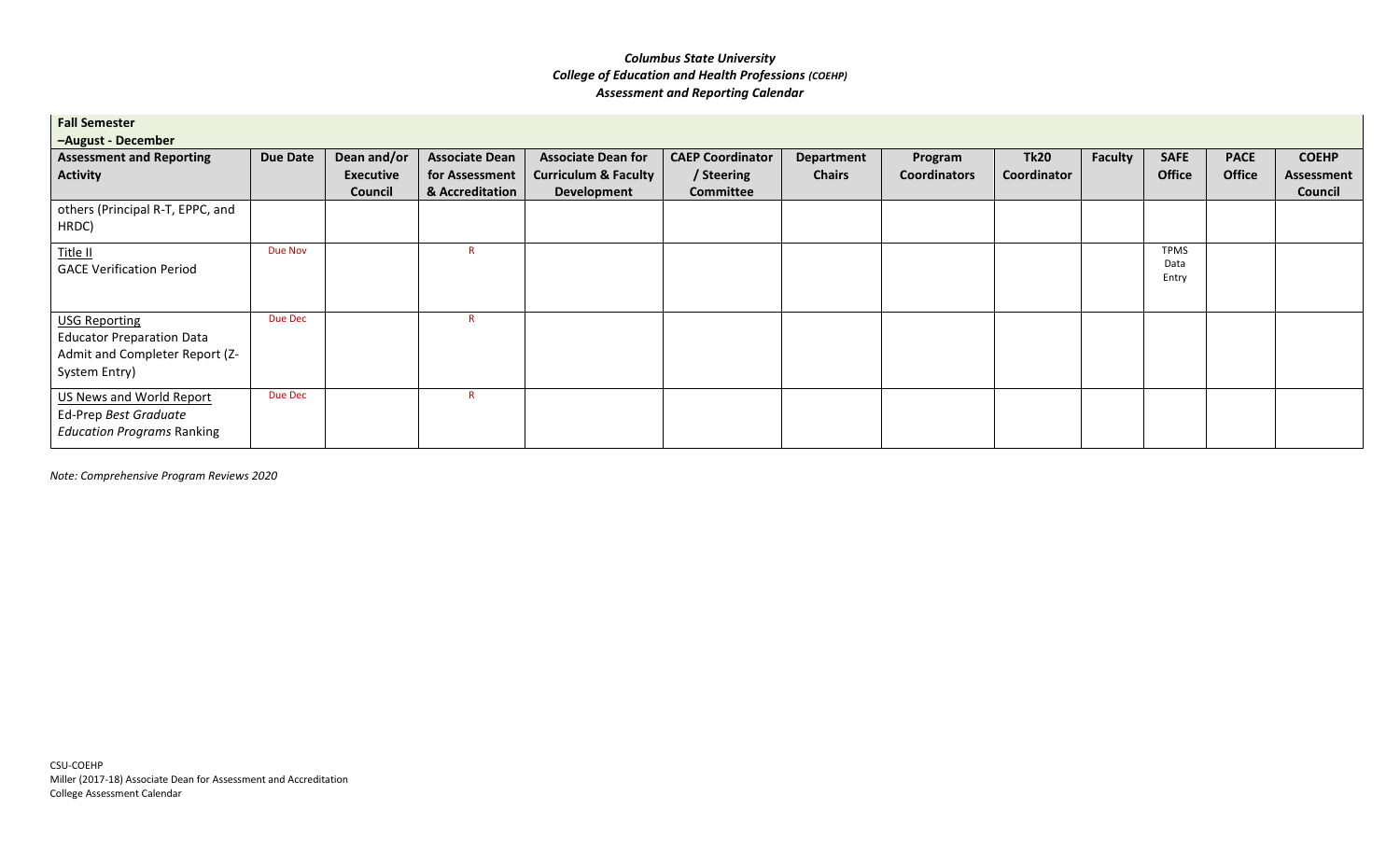# **Responsible Departments / Positions**

**Spring Semester**

**–January - May**

| <b>Assessment and Reporting</b><br><b>Activity</b>                                                                | <b>Due</b><br>Date                                        | Dean and/or<br><b>Executive</b> | <b>Associate Dean</b><br>for Assessment | <b>Associate Dean for</b><br><b>Curriculum &amp; Faculty</b> | <b>CAEP Coordinator</b><br>& Steering | Department<br><b>Chairs</b> | Program<br><b>Coordinators</b> | <b>Tk20</b><br>Coordinator | <b>Faculty</b> | <b>SAFE</b><br><b>Office</b> | <b>PACE</b><br>Office | <b>COEHP</b><br><b>Assessment</b> |
|-------------------------------------------------------------------------------------------------------------------|-----------------------------------------------------------|---------------------------------|-----------------------------------------|--------------------------------------------------------------|---------------------------------------|-----------------------------|--------------------------------|----------------------------|----------------|------------------------------|-----------------------|-----------------------------------|
|                                                                                                                   |                                                           | Council                         | & Accreditation                         | Development                                                  | <b>Committee</b>                      |                             |                                |                            |                |                              |                       | Council                           |
| <b>CAEP Annual Report</b>                                                                                         | Due<br>March                                              |                                 | $\varsigma$<br>(Support)                |                                                              | (Responsible<br>Dept./Position)       |                             |                                |                            |                |                              |                       |                                   |
| CAEP (GPA) Standard 3 Report<br>End-of-Semester Report                                                            | Due May                                                   |                                 | $\mathsf{R}$                            |                                                              |                                       |                             |                                |                            |                |                              |                       |                                   |
| <b>Department Chair Evaluations</b>                                                                               | Due<br>March                                              | $\mathsf{R}$                    |                                         |                                                              |                                       |                             |                                |                            |                |                              |                       |                                   |
| <b>IPRC</b> report                                                                                                | <b>Due April</b>                                          |                                 | $\mathsf{R}$                            |                                                              |                                       | S.                          | $\mathsf{S}$                   |                            |                |                              |                       |                                   |
| <b>NCLEX</b>                                                                                                      | Due May                                                   |                                 |                                         |                                                              |                                       | $\mathsf{R}$                | S                              |                            |                |                              |                       |                                   |
| <b>PAAR Report</b><br>GaPSC                                                                                       | Due Jan                                                   |                                 | R                                       |                                                              |                                       | S.<br>Role/Info.            | S.<br>Role/Info.               |                            |                |                              |                       |                                   |
| <b>SACS APR &amp; IP</b><br>Complete Annual Program Review<br>and Improvement Reports for<br>previous year (SACS) | April 2017<br>$1st$ contact<br>by OIR<br>Begin<br>Process | $\mathsf{R}$                    | S                                       |                                                              |                                       | S                           | S                              |                            |                |                              |                       |                                   |
| <b>Strategic Planning</b>                                                                                         | <b>Due April</b>                                          | R                               |                                         |                                                              |                                       |                             |                                |                            |                |                              |                       |                                   |
| Survey<br><b>Employer Survey Distribution</b>                                                                     | Due May                                                   |                                 | R                                       |                                                              |                                       |                             |                                |                            |                |                              |                       |                                   |
| Survey<br>Alumni Survey Distribution                                                                              | Due May                                                   |                                 | $\mathsf{R}$                            |                                                              |                                       |                             |                                |                            |                |                              |                       |                                   |
| Title II<br><b>Resolution Period</b>                                                                              | Due Jan                                                   |                                 | R                                       |                                                              |                                       |                             |                                |                            |                |                              |                       |                                   |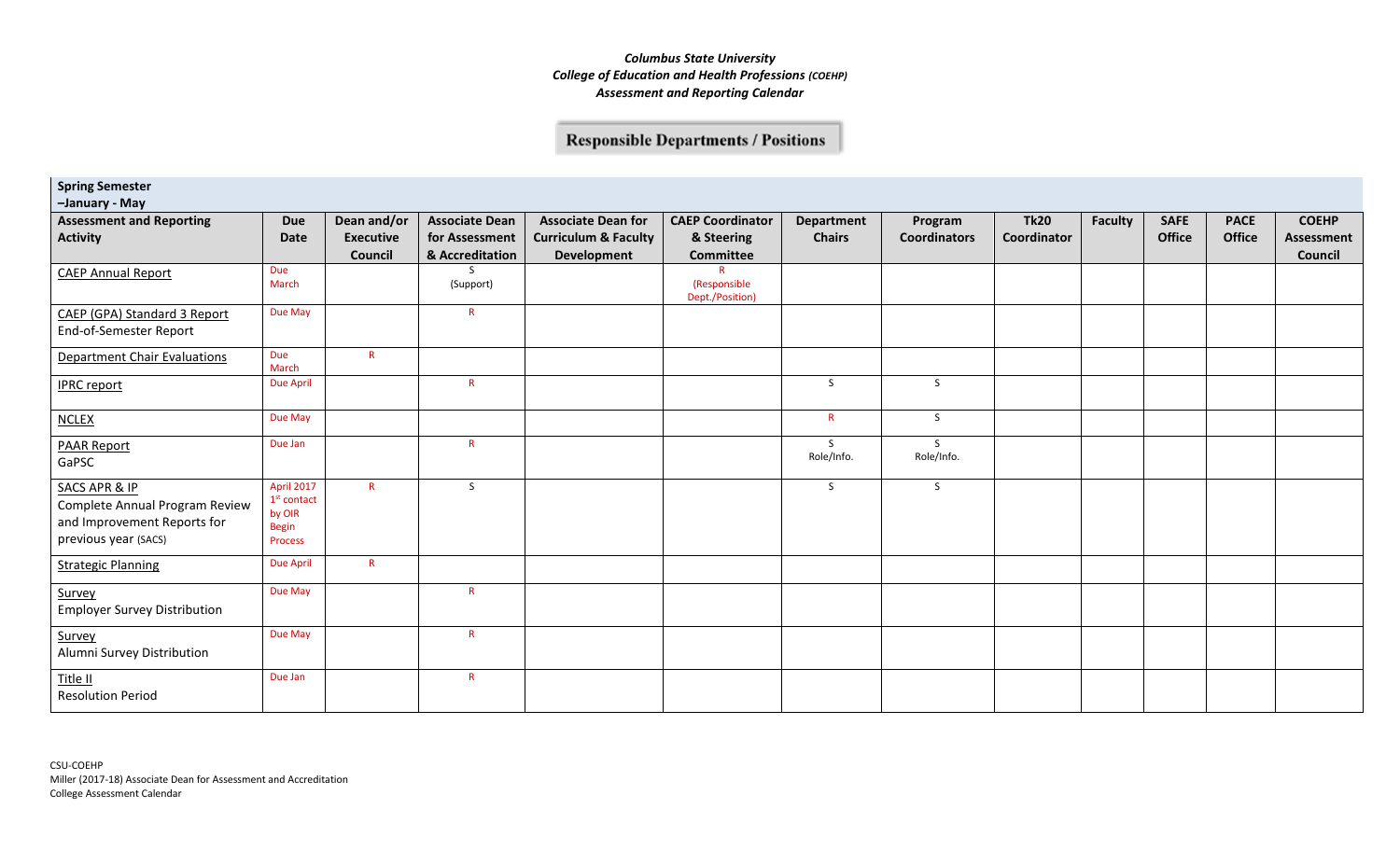| <b>Spring Semester</b>                                   |                    |                  |                       |                                 |                         |               |                     |             |                |               |               |              |
|----------------------------------------------------------|--------------------|------------------|-----------------------|---------------------------------|-------------------------|---------------|---------------------|-------------|----------------|---------------|---------------|--------------|
| -January - May                                           |                    |                  |                       |                                 |                         |               |                     |             |                |               |               |              |
| <b>Assessment and Reporting</b>                          | <b>Due</b>         | Dean and/or      | <b>Associate Dean</b> | <b>Associate Dean for</b>       | <b>CAEP Coordinator</b> | Department    | Program             | <b>Tk20</b> | <b>Faculty</b> | <b>SAFE</b>   | <b>PACE</b>   | <b>COEHP</b> |
| <b>Activity</b>                                          | Date               | <b>Executive</b> | for Assessment        | <b>Curriculum &amp; Faculty</b> | & Steering              | <b>Chairs</b> | <b>Coordinators</b> | Coordinator |                | <b>Office</b> | <b>Office</b> | Assessment   |
|                                                          |                    | <b>Council</b>   | & Accreditation       | Development                     | Committee               |               |                     |             |                |               |               | Council      |
| Title II                                                 | Due Feb            |                  |                       |                                 |                         |               |                     |             |                |               |               |              |
| Review and submit final Title II                         |                    |                  |                       |                                 |                         |               |                     |             |                |               |               |              |
| data                                                     |                    |                  |                       |                                 |                         |               |                     |             |                |               |               |              |
| USG Ed Prep Data<br><b>Entries for Summer Completers</b> | Due Jan $-$<br>May |                  |                       |                                 |                         |               |                     |             |                |               |               |              |
| and Admits                                               |                    |                  |                       |                                 |                         |               |                     |             |                |               |               |              |